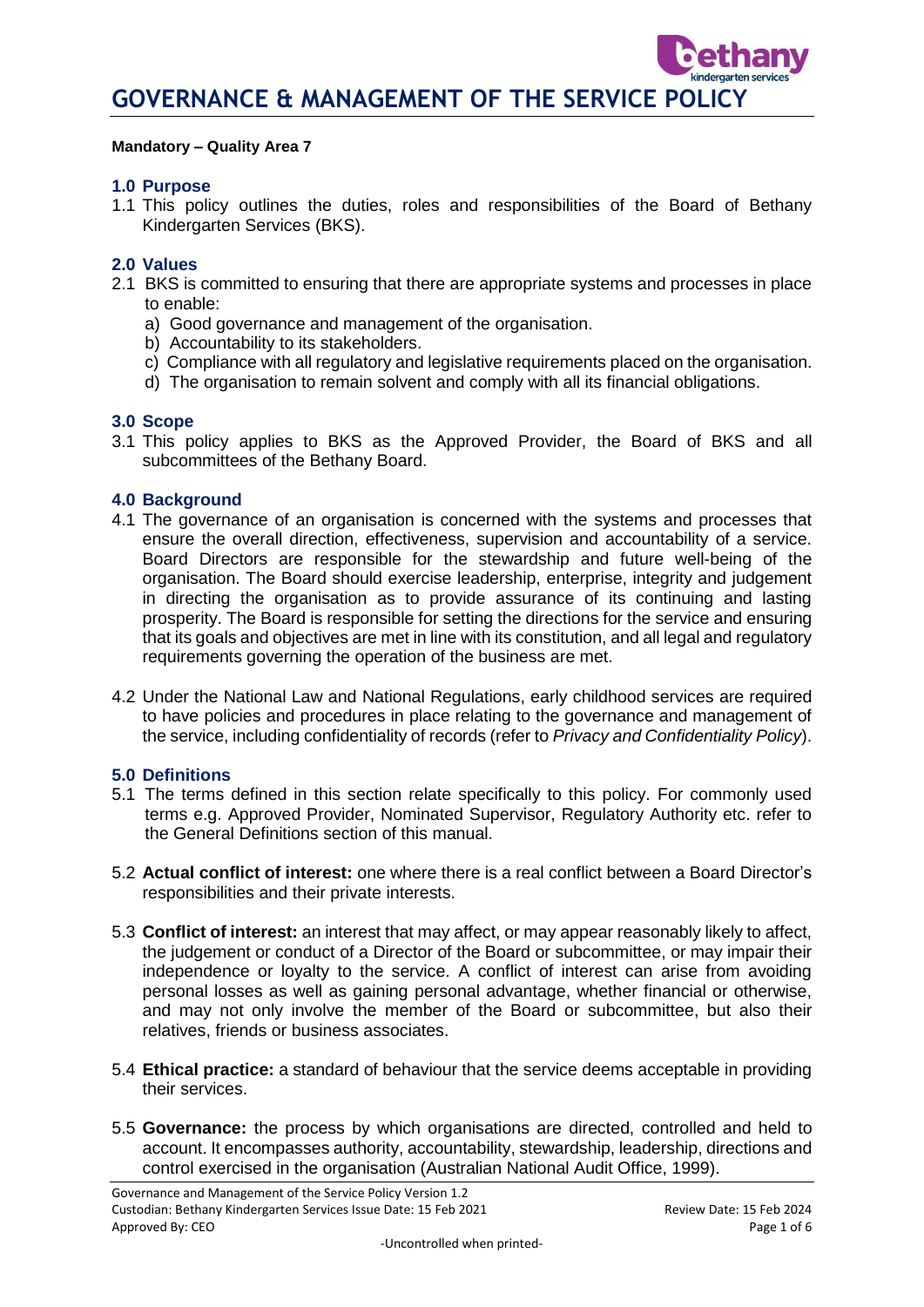- 5.6 **Interest:** anything that can have an impact on an individual or a group.
- 5.7 **Perceived conflict of interest:** arises where a third party could form the view that a Board Director's private interests could improperly influence the performance of their duties on the Board, now or in the future.
- 5.8 **Potential conflict of interest:** arises where a Board member has private interests that could conflict with their professional responsibilities.
- 5.9 **Private interests:** includes not only a Board members own personal, professional or business interests but also those of their relatives, friends or business associates.

#### **6.0 Procedures**

- 6.1 BKS as the Approved Provider is responsible for:
	- a) Ensuring that the service has appropriate systems and policies in place for the effective governance and management of the service.

#### **7.0 Core elements of the governance model**

- 7.1 The following are the core elements of the governance systems at BKS for which the Board is responsible.
- 7.2 Stewardship/custodianship
	- 7.2.1 Ensure:
		- a) The service pursues its stated purpose and remains viable.
		- b) Budget and financial accountability to enable ongoing viability and making best use of the service's resources the service manages risks appropriately.
		- c) The service manages risk appropriately.
- 7.3 Leadership, forward planning and guidance
	- 7.3.1 Provide leadership, forward planning and guidance to the service, particularly in relation to developing a strategic culture and directions.
- 7.4 Authority, accountability and control
	- a) Monitor and oversee management including ensuring that good management practices and appropriate checks and balances are in place.
	- b) Be accountable to members of the service.
	- c) Maintain focus, integrity and quality of service.
	- d) Oversee legal functions and responsibilities.
	- e) Declare any actual, potential or perceived conflicts of interest (refer to Definitions and Attachment 1 – Sample Conflict of interest disclosure statement).

## **8.0 Legal liabilities of Board Directors**

- 8.1 The Board is responsible under Bethany's constitution to take all reasonable steps to ensure that the laws and regulations relating to the operation of the service are met and that the entity is protected from harmful situations and circumstances in the interests of current and future stakeholders. Board Directors have the following obligations:
	- a) To act with reasonable care and diligence.
	- b) To act honestly and fairly in the best interests of the organisation and for its purposes.
	- c) They act honestly, and fairly in the best interests of the organisation and for its purposes.
	- d) Not misuse their position or information they gain as a responsible person.
	- e) To disclose conflicts of interest.
	- f) To ensure that the financial affairs of the organisation are managed responsibly.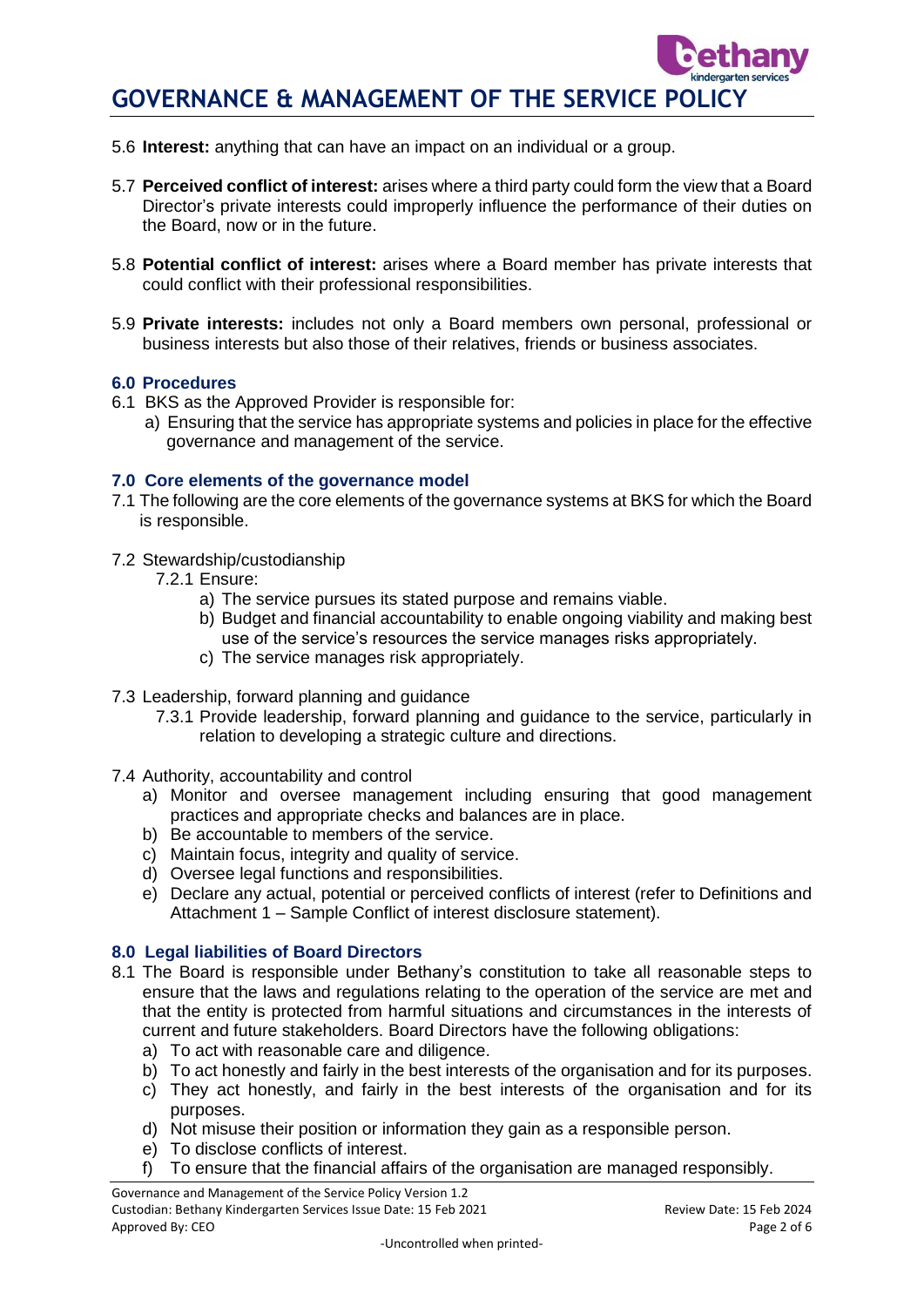- g) Not to allow the organisation to operate while it is insolvent.
- 8.2 Board Directors, either individually or collectively, are potentially liable if they act illegally or negligently.

## **9.0 Responsibilities of the Board**

- 9.1 The Board of BKS is responsible for:
	- a) Governing the service with an emphasis on a future focus, strategic issues rather than administrative detail, the development and expression of a collective responsibility for all aspects of the Board's performance and the continuing improvement in Board and individual Board Director effectiveness and the interests of BKS as a whole.
	- b) Formulating, authorising and monitoring the vision, mission and strategic objectives of BKS.
	- c) Ensuring that corporate management is continually striving for above average performance after taking into account risk.
	- d) Ensuring there are adequate internal controls and ethical standards of behaviour;
	- e) Reviewing and approving BKS financial objectives, plans and actions, including significant capital allocations and expenditures.
	- f) Monitoring the effectiveness of the governance policies under which the Board operates and making changes as required.
	- g) Monitoring the performance of BKS against strategic direction including assessing operating results to evaluate whether the organisation is being properly managed.
	- h) Setting the risk culture for the service, monitoring and managing strategic risks, reviewing and approving the operational risks management framework and monitoring the effectiveness of the agency's risk management performance.
	- i) Appointing the Chief Executive Officer and monitoring their performance.
	- j) Ensuring ethical behaviour and compliance with BKS Code of Conduct and policies, state and federal laws and regulations, audit and accounting principles and the services' stated values and its governance documents.
	- k) Ensure the integrity of the organisation's internal control and management information systems so that its decision-making capability and the accuracy of its reporting are maintained at a high level at all times.
	- l) Assisting BKS to make good appointments to the Board by ensuring that constituent bodies are fully conversant with the role, responsibilities, work programme and performance of the Board and its members.
	- m) Establishing clearly defined roles and responsibilities for the Board Directors, individually and as a collective, management and staff, and clearly articulate the relationship between the Board, staff and members of the service.
	- n) Ensuring that the actions of and decisions made by the Board are transparent and will help build confidence among members and stakeholders.

## **10.0 Confidentiality**

- 10.1 All Board Directors and subcommittees who gain access to confidential, commerciallysensitive and other information of a similar nature, whether in the course of their work or otherwise, shall not disclose that information to anyone unless the disclosure of such information is required by law (refer to *Privacy and Confidentiality Policy*).
- 10.2 Board Directors and subcommittees shall respect the confidentiality of those documents and deliberations at Board or subcommittee meetings, and shall not:
	- a) Disclose to anyone the confidential information acquired by virtue of their position on the Board or subcommittee.
	- b) Use any information so acquired for their personal or financial benefit, or for the benefit of any other person.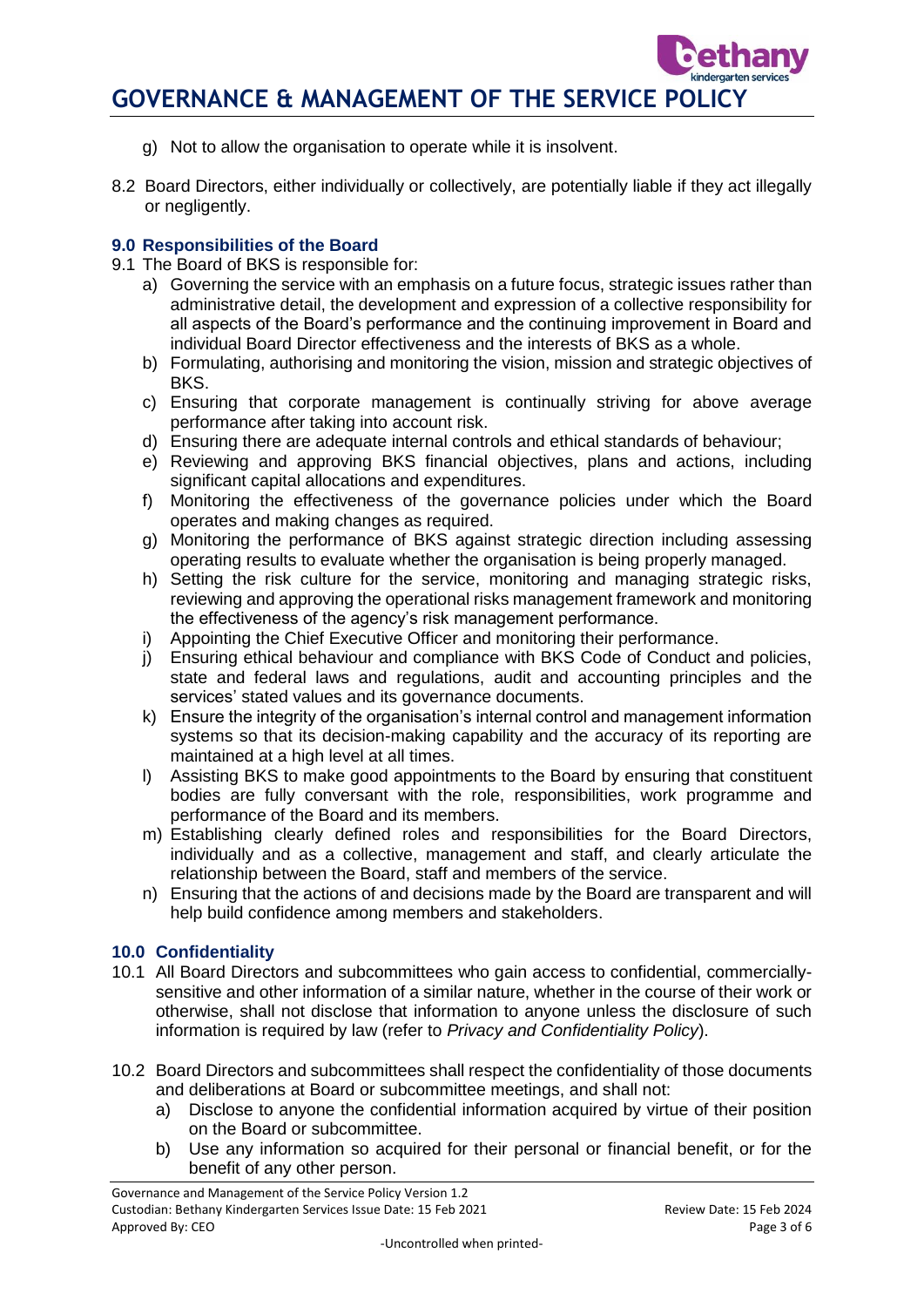- c) Permit any unauthorised person to inspect, or have access to, any confidential documents or other information.
- 10.3 This obligation, placed on Board Directors or subcommittees, shall continue even after the individual has completed their term and is no longer on the Board or subcommittee.
- 10.4 The obligation to maintain confidentiality also applies to any person who is invited to any meetings of the Board or subcommittee as an observer or in any other capacity.

## **11.0 Ethical Practice**

- 11.1 The following principles will provide the ethical framework to guide the delivery of services at BKS:
	- a) Ensuring that colleagues, employees, parents/guardians, children, suppliers, public and other stakeholders are treated with due respect and are provided with a working environment and working conditions that meet all reasonable standards of employment as defined in relevant workplace legislation.
	- b) Acting honestly, in good faith, and in the best interests of BKS.
	- c) Acting in accordance with their fiduciary duties, complying with the spirit as well as the letter of the law, recognising both the legal and moral duties of the role and, as appropriate, having regard for the interests of stakeholders.
	- d) Taking all reasonable steps to be able to exercise independent judgement regarding Board decisions.
	- e) Scrupulously avoiding deception, unethical practice or any other behaviour that is, or might be construed as, less than honourable in the pursuit of BKS business.
	- f) Not disclosing, nor allow to be disclosed, confidential information other than as agreed by the Board or as required under law.
	- g) Dealing courteously with those who hold differing opinions.
	- h) Respecting cultural differences and diversity within the service, and making every effort to encourage and include all children and families in the community.
	- i) Having an open and transparent relationship with government, supporters and other funders.
	- j) Working to the standards set under the National Quality Framework and all applicable legislation as a minimum, and striving to continually improve the quality of the services delivered to the community.
	- k) Properly manage all conflicts between personal and organisational priorities, and not take improper advantage of their position as Director.
	- l) Recognising the support and operational contributions of others in an appropriate manner.
	- m) Assessing and minimising the adverse impacts of decisions and activities on the natural environment.

## **12.0 Managing conflicts of interest**

- 12.1 Conflicts of interest, whether actual, potential or perceived (refer to *Definitions*), must be declared by all Directors of the Board or subcommittee, and managed effectively to ensure integrity and transparency.
- 12.2 Every Director of the Board or subcommittee has a continuing responsibility to scrutinise their transactions, external business interests and relationships for potential conflicts and to make such disclosures in a timely manner as they arise.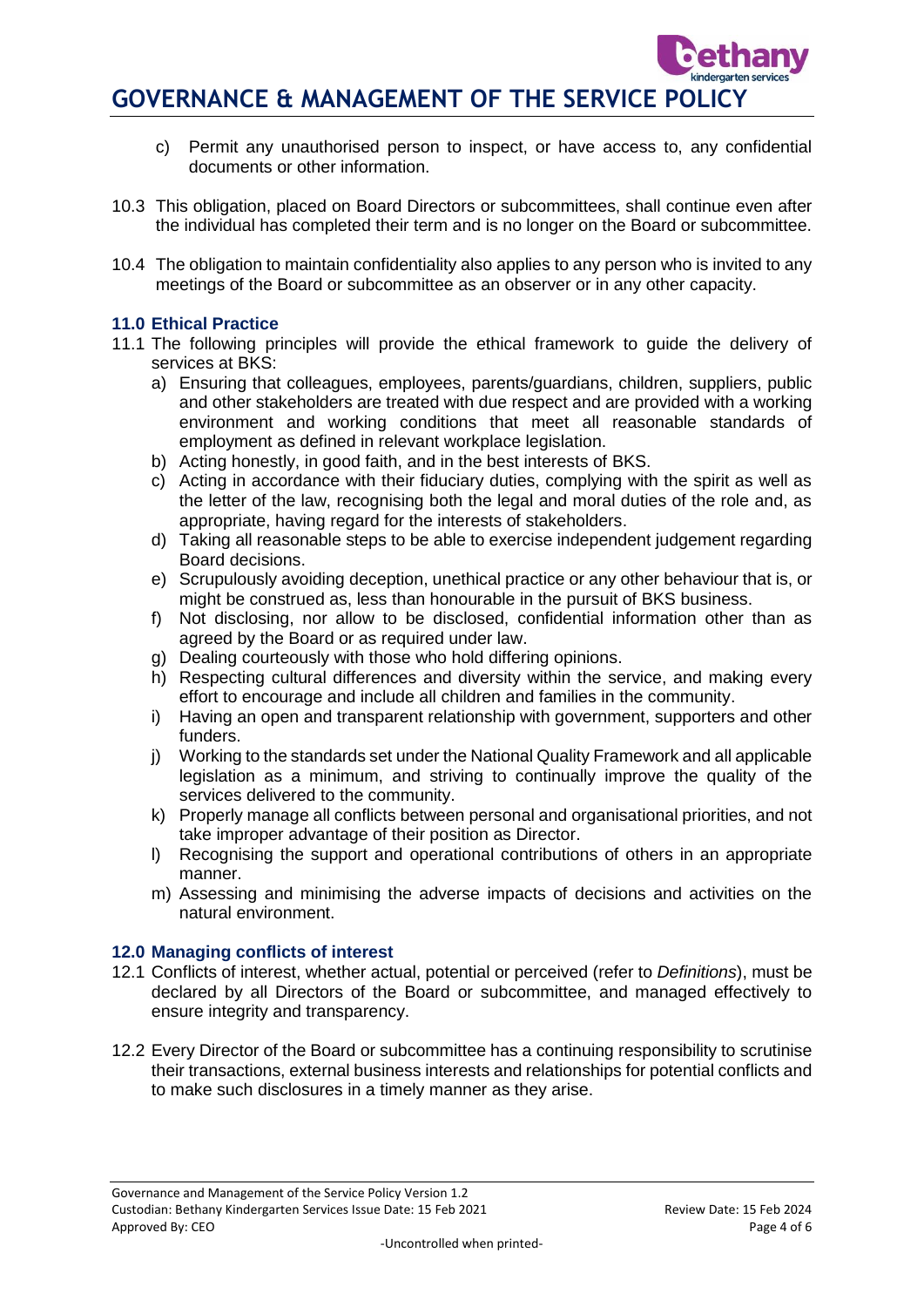- 12.3 The following process will be followed to manage any conflicts of interest:
	- a) Whenever there is a conflict of interest, as defined in this policy, the Director concerned must notify the Chairperson or subcommittee of such conflict, as soon as possible after identifying the conflict.
	- b) The conflict of interest must be declared and registered in the Register of Interest. All such entries will be presented to the Board or subcommittee and minuted at the first meeting following entry in the records.
	- c) The Board shall determine whether or not the conflict is of a material nature and shall advise the individual accordingly.
	- d) Where a conflict of interest is identified and/or registered, and the Board has declared that it is of material benefit to the individual or material significance to the organisation, the Director concerned shall not vote on any resolution relating to that conflict or issue.
	- e) The Board Director shall only remain in the room during any related discussion with Board approval.
	- f) The Board will determine what records and other documentation relating to the matter will be available to the Board Director.
	- g) All such occurrences will be minuted.
- 12.4 All violations of the requirement to disclose and manage conflicts shall be dealt with in accordance with Bethany's constitution.

#### **13.0 Evaluation**

- 13.1 In order to assess whether the values and purposes of the policy have been achieved, the Board will:
	- a) Seek feedback from everyone affected by the policy regarding its effectiveness.
	- b) Monitor the implementation, compliance, complaints and incidents in relation to this policy.
	- c) Keep the policy up to date with current legislation, research, policy and best practice.
	- d) Revise the policy and procedures as part of the service's policy review cycle, or as required.
	- e) Notify relevant parties at least 14 days before making any changes to this policy or its procedures.

#### **14.0 Related Bethany policies and procedures**

- 14.1 Bethany Group:
	- a) Delegations of Authority Policy
	- b) Board Charter The Bethany Group

## 14.2 Bethany Kindergarten Services Ltd.:

- a) Code of Conduct Policy
- b) Complaints and Grievances Policy
- c) Privacy and Confidentiality Policy
- d) Grievance Procedure VECTEA

#### **15.0 Relevant legislation and standards**

- 15.1 Relevant legislation and standards include but are not limited to:
	- a) Associations Incorporation Reform Act 2012 (Vic)
	- b) Corporations Act 2001 (Cth)
	- c) Education and Care Services National Law Act 2010
	- d) Education and Care Services National Regulations 2011: Regulation 168(2)(l)
	- e) National Quality Standard, Quality Area 7: Governance and Leadership